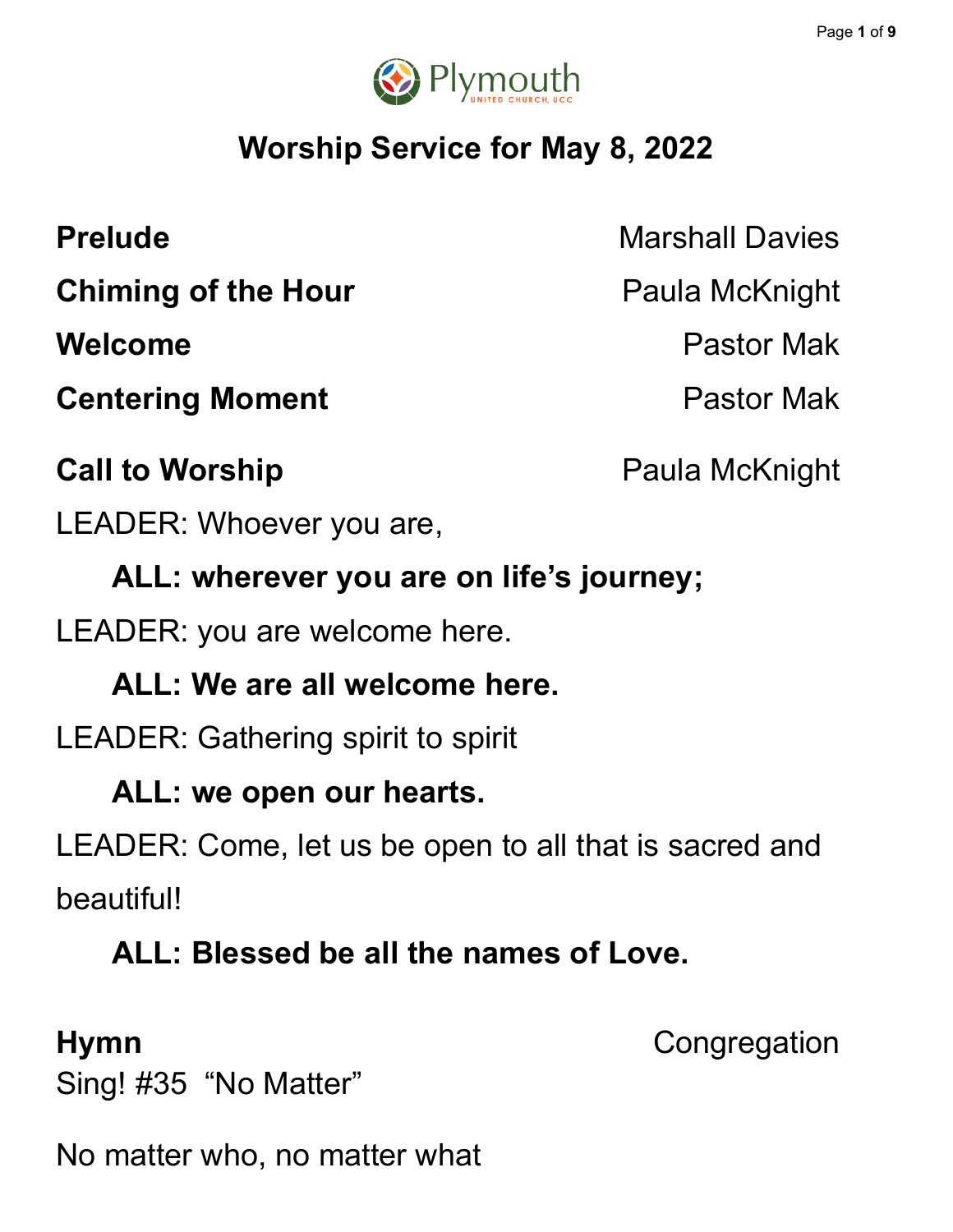No matter where you are on the journey of life; You're welcome, welcome in this place. No matter who, no matter what, No matter where you are on the journey of life: Accepted, welcomed by God's grace.

For we are family, Meant to be purposed for eternity. Born in love, from above, God's community.

No matter who, no matter what No matter where you are on the journey of life; You're welcome, welcome in this place. No matter who, no matter what, No matter where you are on the journey of life: Accepted, welcomed by God's grace.

And in diversity Unity, harmony for all to see: Justice and equity, God's community.

No matter who, no matter what No matter where you are on the journey of life; You're welcome, welcome in this place. No matter who, no matter what, No matter where you are on the journey of life: Accepted, welcomed by God's grace.

Together we will sing, worship bring,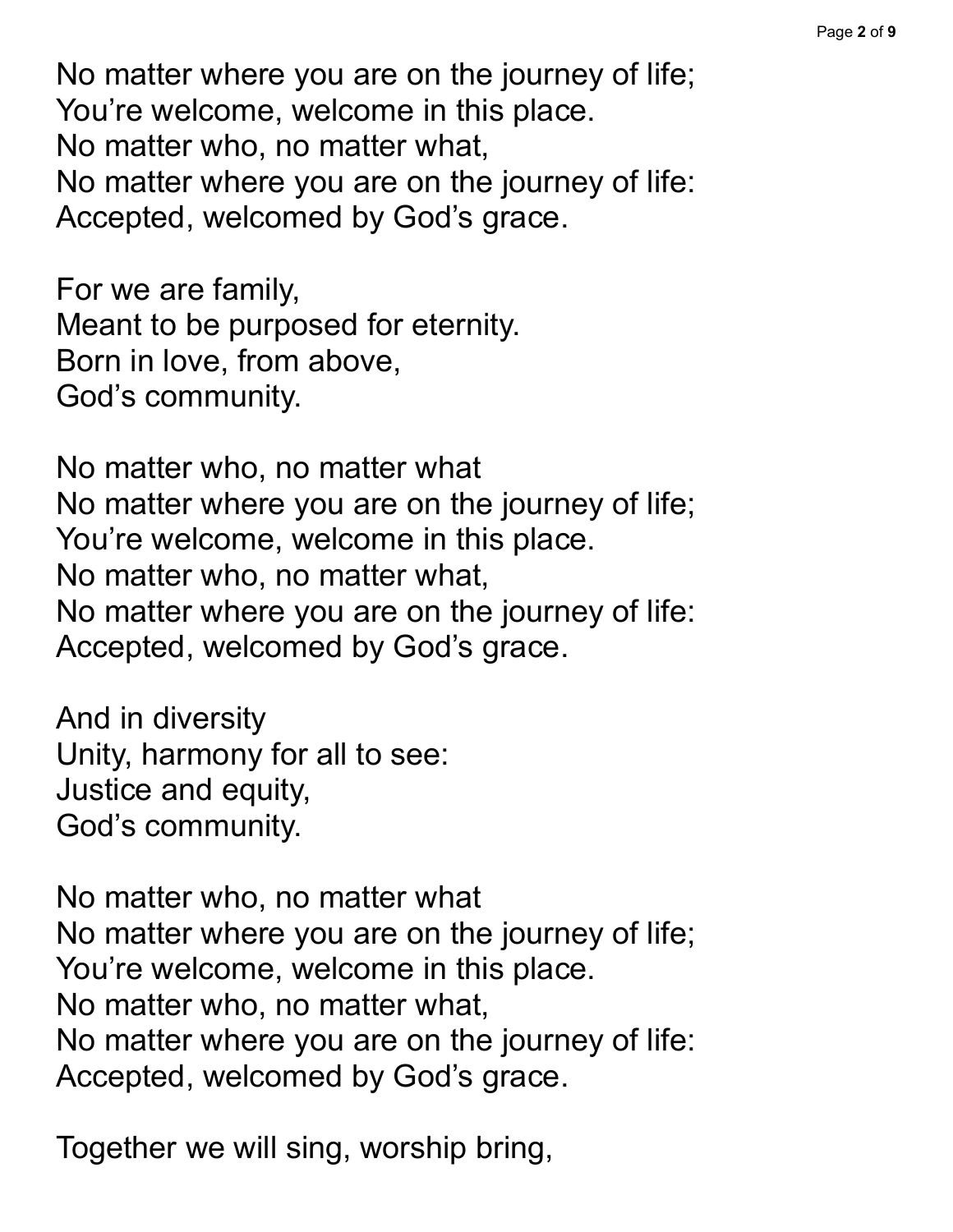Hands and hearts Outstretched to all. Jesus praise, hearts ablaze, Listen to God's call.

No matter who, no matter what No matter where you are on the journey of life; You're welcome, welcome in this place. No matter who, no matter what, No matter where you are on the journey of life: Accepted, welcomed by God's grace.

The God who spoke through Christ, Speaks to us; Listen to our Savior's call. Welcome home, welcome in, Welcome one and all.

No matter who, no matter what No matter where you are on the journey of life; You're welcome, welcome in this place. No matter who, no matter what, No matter where you are on the journey of life: Accepted, welcomed by God's grace.

### **Biblical Witness** Paula McKnight

Romans 12:6 — 18

We have gifts that differ according to the grace given to us: prophecy, in proportion to faith; ministry, in ministering; the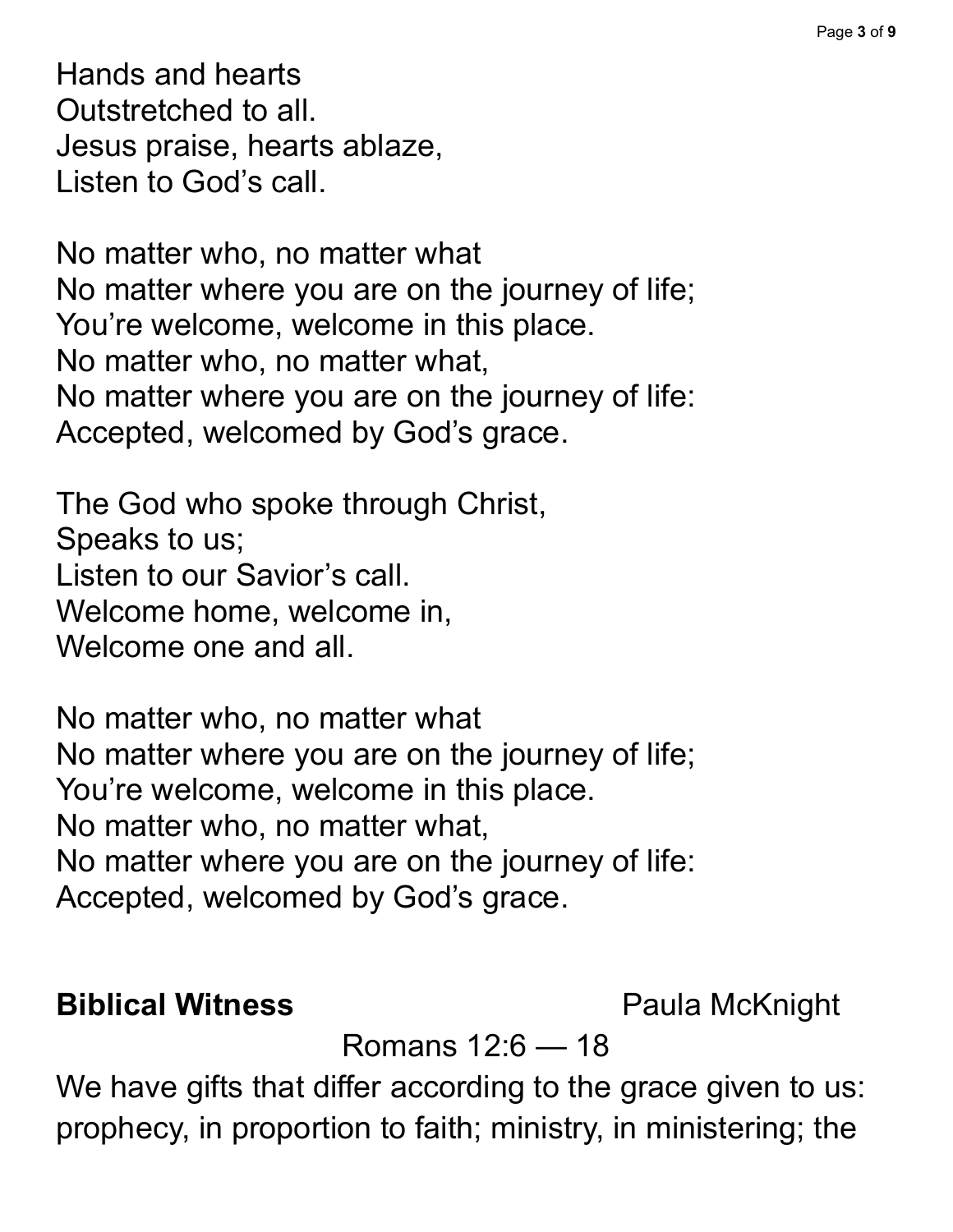teacher, in teaching; the exhorter, in exhortation; the giver, in generosity; the leader, in diligence; the compassionate, in cheerfulness. Let love be genuine; hate what is evil, hold fast to what is good; love one another with mutual affection; outdo one another in showing honor. Do not lag in zeal, be ardent in spirit, serve the Lord. Rejoice in hope, be patient in suffering, persevere in prayer. Contribute to the needs of the saints; extend hospitality to strangers.

Bless those who persecute you; bless and do not curse them. Rejoice with those who rejoice, weep with those who weep. Live in harmony with one another; do not be haughty, but associate with the lowly; do not claim to be wiser than you are. Do not repay anyone evil for evil, but take thought for what is noble in the sight of all. If it is possible, so far as it depends on you, live peaceably with all.

### **Contemporary Witness Example 20 Pastor Mak**

"Tune My Heart" by Rev. Vince Amlin (UCC Daily Devotional; May 2, 2022)

Now there are varieties of gifts, but the same Spirit; and there are varieties of services, but the same Lord; and there are varieties of activities, but it is the same God who activates all of them in everyone. To each is given the manifestation of the Spirit for the common good. - 1 Corinthians 12:4-7 (NRSV)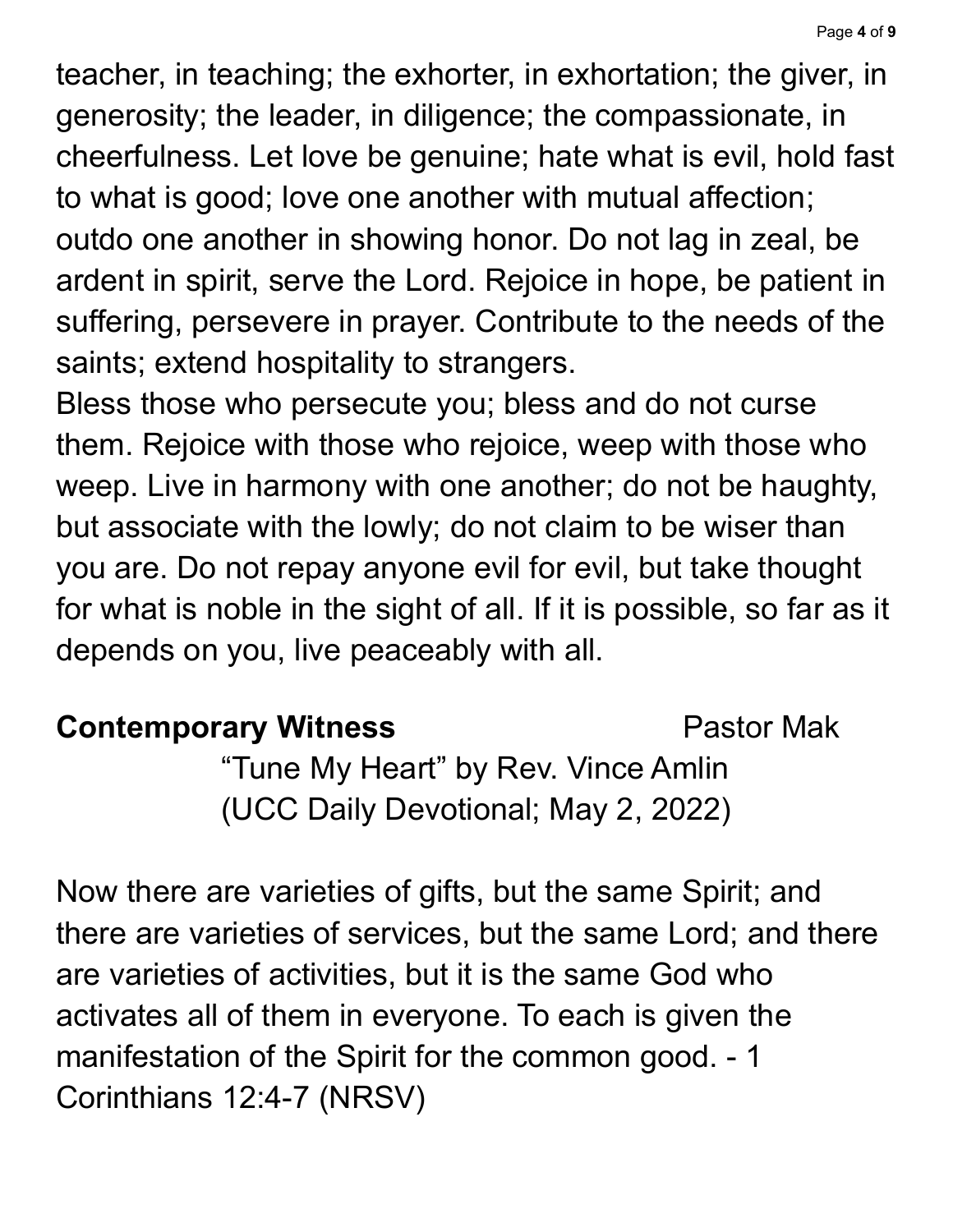Last week, my wife and I went to the Milwaukee Art Museum. In one of the galleries, there was a video installation playing on a loop. As we made our way into the next wing, my wife started humming a quick, four-note pattern.

"That's the music that was playing over that video, " she said, and hummed it again.

"Uh…no it wasn't, " I insisted. "It sounded like this." And I sang a slow, descending three notes. We both looked at each other confused.

"Now we have to go back, " she said. And we did. The moment we opened the doors to the gallery, I heard those quick four notes she had hummed.

"You were right, " I admitted. But even as I said it, underneath them came my slow, descending motif. We were both right. Both lines had been playing over and over, and each of us had heard only one of them. Another example of the way the Spirit is made manifest, the way beloved community is built. Not by choosing one line to sing in unison, but by learning each of our parts well enough to find the rich harmonies between them. Not by convincing others to hear God's voice the way I hear it. But by encouraging everyone to listen deeply to what the Spirit may be saying only to them.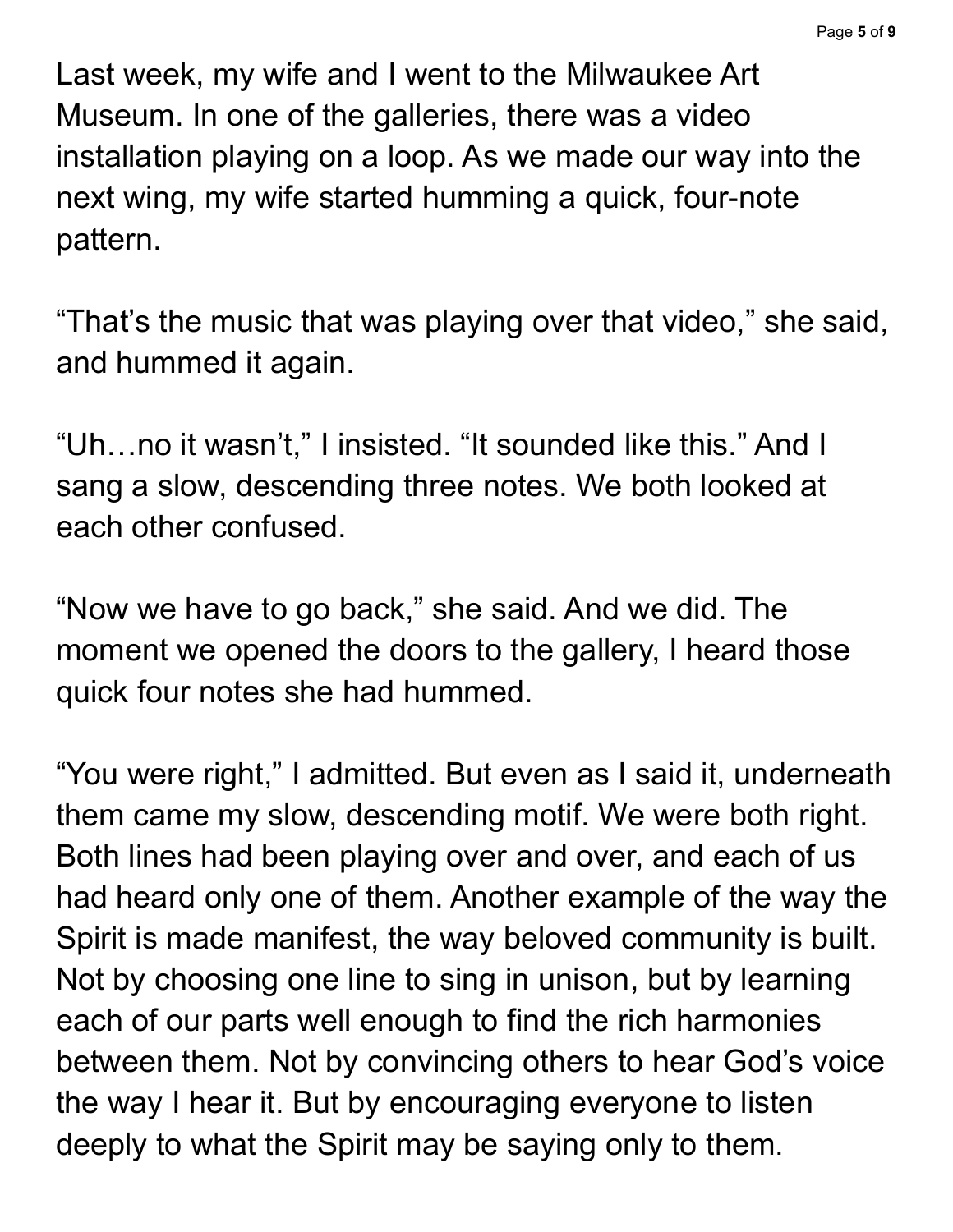| <b>Reflection</b>                                                                                                                                                                                                                                                                                                                                                                                                                                                                                                                  | "Supporting Others"                         | Pastor Mak            |
|------------------------------------------------------------------------------------------------------------------------------------------------------------------------------------------------------------------------------------------------------------------------------------------------------------------------------------------------------------------------------------------------------------------------------------------------------------------------------------------------------------------------------------|---------------------------------------------|-----------------------|
|                                                                                                                                                                                                                                                                                                                                                                                                                                                                                                                                    | <b>Special Music</b> "Draw The Circle Wide" | <b>Plymouth Choir</b> |
| <b>Pastoral Prayer</b>                                                                                                                                                                                                                                                                                                                                                                                                                                                                                                             |                                             | <b>Pastor Mak</b>     |
| <b>Pastor Mak</b><br><b>Unison Prayer</b><br>Holy Love, we accept your invitation to walk with you<br>and with each other. When we are feeble, help us reach<br>out to your strong arm. When we are in trouble, help us<br>call on your grace without guilt. Increase our faith when<br>our destination seems distant and our hearts are heavy.<br>Remind us that our doubts are evidence of thinking and<br>feeling deeply. Draw us close as a family of faith. Where<br>there is discord help us mend. Give us ears to hear each |                                             |                       |

**other and hearts to love beyond our fears. We long to know your sacred presence more fully each day and share it with each other. We yield to Spirit. Show us how to live more honestly and to see the needs around us so we can make a difference. Our hearts are grateful and sing praises for the beauty, wonder, and mystery of Love.**

### **Invitation to Offering Paula McKnight**

Plymouth's General Fund & Beauty After Bruises - Loose Offering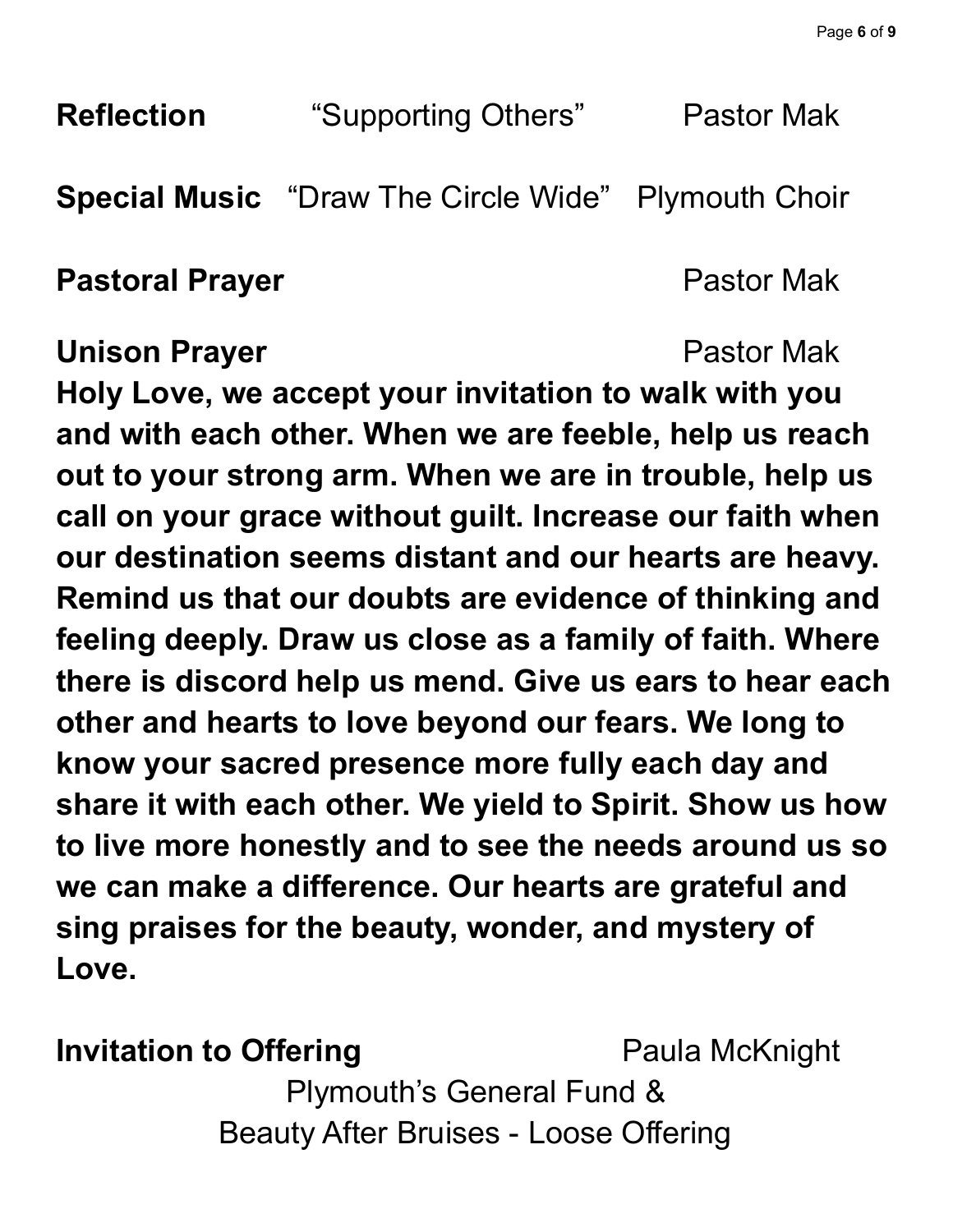### **Offertory Music Marshall Davies**

**Doxology** Congregation

Praise God from whom all blessings flow Praise God all creatures here below Praise God for all that Love has done Creator, Christ, and Spirit one Amen

### **Offertory Prayer Paula McKnight**

LEADER: Some of us give out of our abundance.

### **ALL: Others give out of our scarcity.**

LEADER: For all of these gifts we seek your blessing.

### **ALL: To be a source of healing.**

LEADER: To be a resource of freedom for the oppressed.

# **ALL: To proclaim good news that all are loved and cherished by God.**

**Hymn** Congregation

TNCH # 388 "Help Us Accept Each Other" Help us accept each other As Christ accepted us; Teach us as sister, brother, Each person to embrace.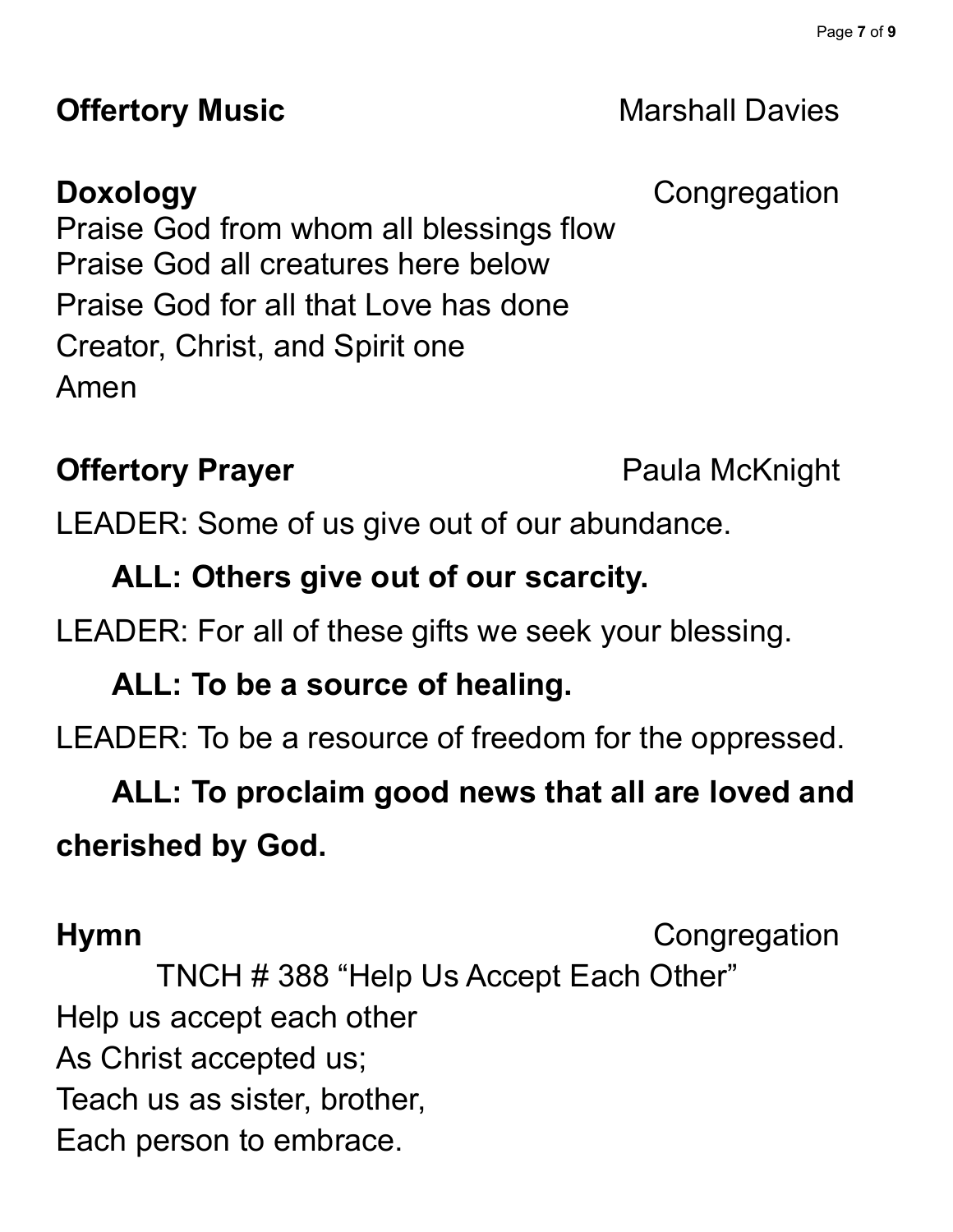Be present, God, among us, And bring us to believe We are ourselves accepted And meant to love and live.

Teach us, O God, your lesso n s, As in our daily life We struggle to be human And search for hope and faith. Teach us to care for people, For all, not just for some, To love them as we find them, Or as they may become.

Let your acceptance change us, So that we may be moved In living situations To do the truth in love; To practice your acceptance, Until we know by heart The table of forgiveness And laughter's healing art.

God, for today's encounters With all who are in need, Who hunger for acceptance, For righteousness and bread,